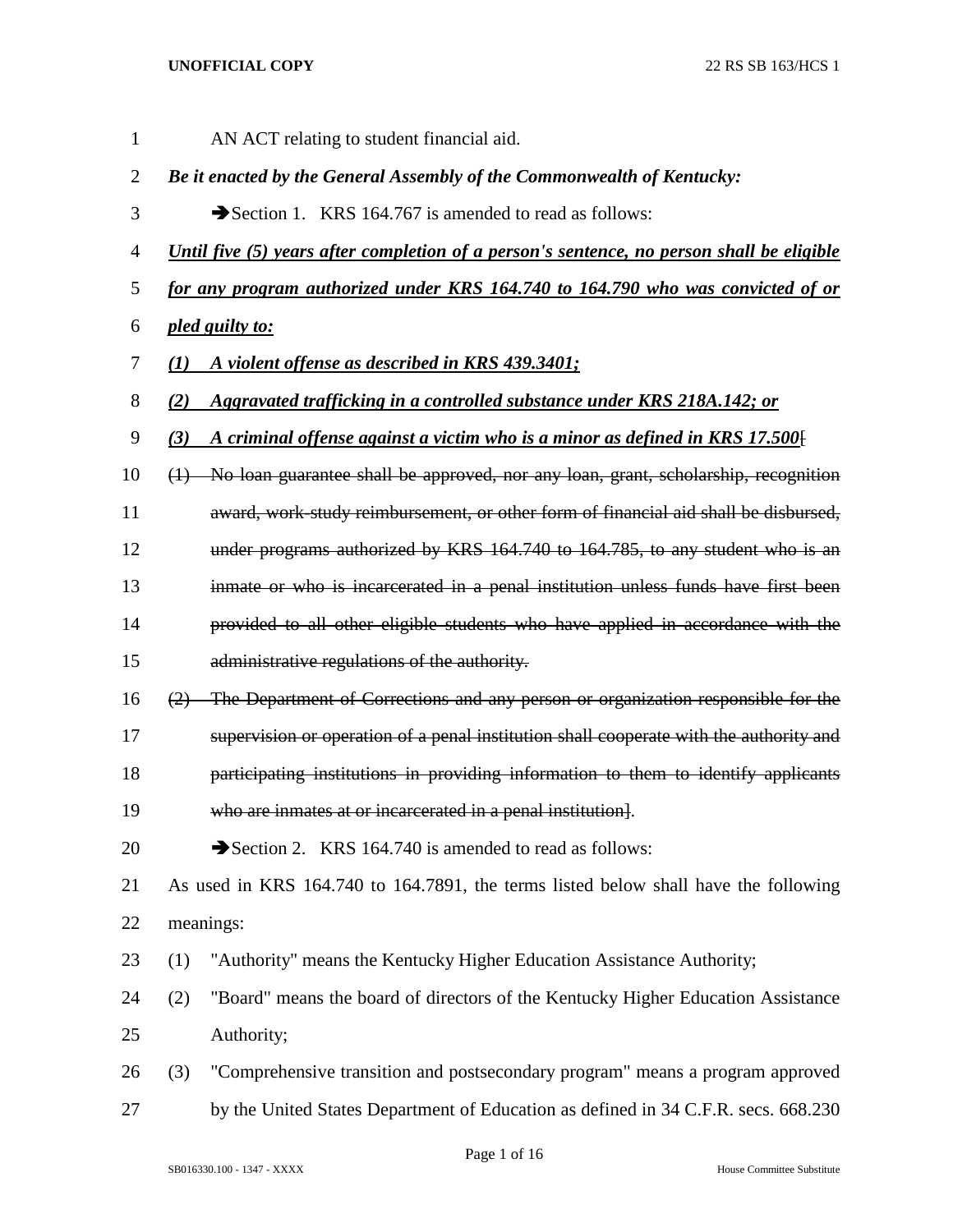to 668.233;

 (4) "Eligible institution" means, unless otherwise specified in this chapter, any educational institution or class of institutions designated as an institution of higher education pursuant to section 102 of the federal act, 20 U.S.C. sec. 1002, as eligible to participate in, and that actively participates in, the Federal Pell Grant Program or, for purposes of insured student loans, is defined as an eligible institution pursuant to section 435 of the federal act, 20 U.S.C. sec. 1085, provided that no right of participation shall be deemed vested pursuant to this subsection in any institution, including, but not by way of limitation, any college, school of nursing, vocational school, or business school;

 (5) "Eligible lender" means any entity described as eligible pursuant to the federal act to make or originate insured student loans, provided that no right of participation shall be deemed vested hereby in any lender;

- (6) "Eligible student" means any student enrolled or accepted for enrollment at a participating institution, meeting the criteria established by the federal act and this chapter for the various authority administered programs;
- (7) "Endorser" means a person who signs a student loan promissory note as an accommodation party, in the manner of KRS 355.3-419, and is secondarily liable for payment on such note;
- (8) "Federal act" means the Higher Education Act of 1965, Pub. L. 89-329, as amended;
- (9) "Grant" means a gift of money, tuition discount, waiver of tuition and fees, or other monetary award that requires neither employment nor repayment, except under conditions prescribed by the board, and is based on demonstrated financial need and such other terms and conditions as the board may prescribe;
- (10) "Honorary scholarship" means a certificate of merit or achievement or other appropriate document which may be issued by the board to students in recognition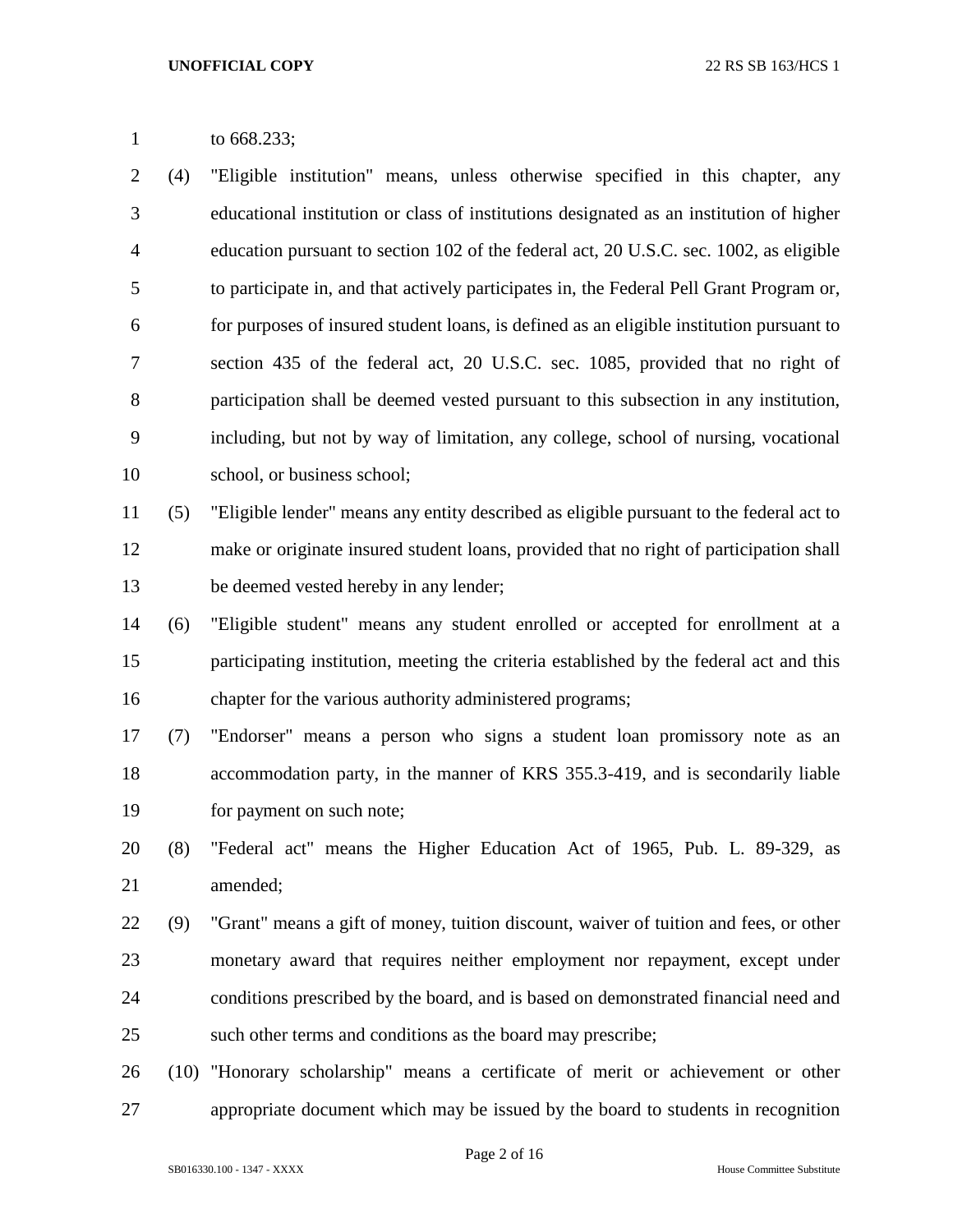| $\mathbf{1}$   | of superior academic ability or achievement or a special talent;                              |
|----------------|-----------------------------------------------------------------------------------------------|
| $\overline{2}$ | (11) "Insured student loan" means a loan to an eligible borrower, who is qualified under      |
| 3              | the federal act, on which the payment of principal and interest is insured as                 |
| $\overline{4}$ | evidenced by a loan guarantee issued by the authority and reinsured by the secretary          |
| 5              | under the federal act;                                                                        |
| 6              | (12) "Loan" means an advance of money, to be used exclusively for payment of                  |
| 7              | educational expenses, evidenced by a promissory note or similar instrument                    |
| 8              | requiring repayment under specified conditions;                                               |
| 9              | (13) "Loan guarantee" means the certificate, document, or endorsement issued by the           |
| 10             | authority as evidence of insurance of a loan as to both principal and interest and of         |
| 11             | reinsurance by the secretary under the federal act;                                           |
| 12             | (14) "Participating institution" means any eligible institution, to the extent that it offers |
| 13             | an eligible program of study, having a contract in force with the authority, if               |
| 14             | required by the authority, on such terms as the authority may deem necessary or               |
| 15             | appropriate to the administration of its programs;                                            |
| 16             | (15) "Participating lender" means any eligible lender, including the authority and the        |
| 17             | Kentucky Higher Education Student Loan Corporation, which has in force a                      |
| 18             | contract with the authority providing for loan guarantee to be issued by the authority        |
| 19             | under the federal act and this chapter;                                                       |
| 20             | (16) ["Penal institution" means any penitentiary, detention facility, adult correctional      |
| 21             | facility, jail, or other similar institution operated by the state, local, or federal         |
| 22             | government or by private business;                                                            |
| 23             | $(17)$ - "Recognition award" means an advance of money to or on behalf of a student in        |
| 24             | recognition of superior academic ability, achievement or special talent;                      |
| 25             | $(17)$ [ $(18)$ ] "Regional accrediting association" means the Middle States Association of   |
| 26             | Colleges and Schools, Commission on Higher Education; New England Association                 |
| 27             | of Schools and Colleges, Commission on Institutions of Higher Education; North                |

Page 3 of 16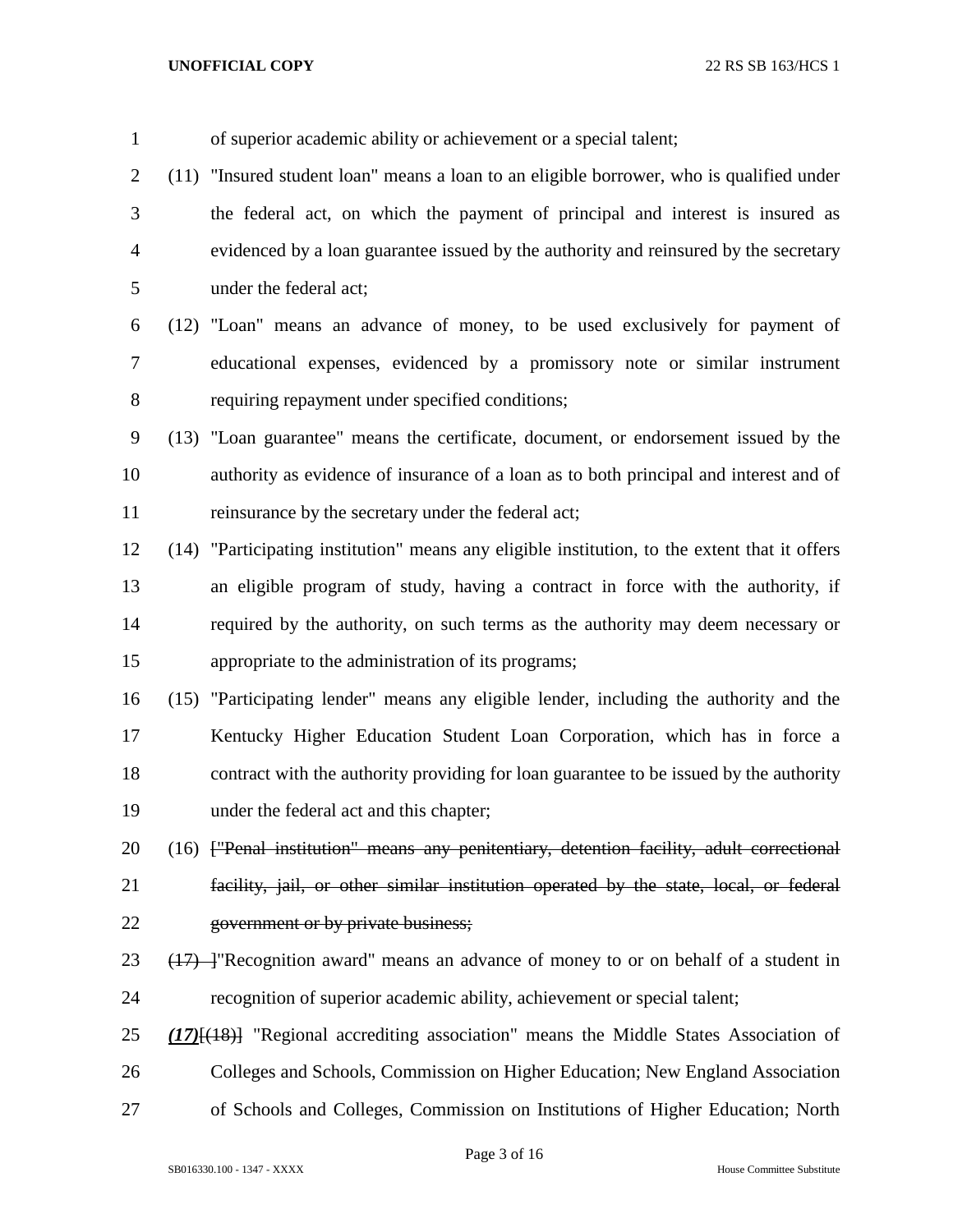| $\mathbf{1}$   |     | Central Association of Colleges and Schools, Higher Learning Commission;                  |
|----------------|-----|-------------------------------------------------------------------------------------------|
| $\overline{2}$ |     | Northwest Association of Schools and Colleges, Commission on Colleges;                    |
| 3              |     | Southern Association of Colleges and Schools, Commission on Colleges; or                  |
| 4              |     | Western Association of Schools and Colleges, Accrediting Commission for Senior            |
| 5              |     | Colleges and Universities;                                                                |
| 6              |     | $(18)(19)$ "Scholarship" means a gift of money to provide an incentive for fulfillment of |
| 7              |     | a particular public purpose which may be based on any combination of financial            |
| 8              |     | need, superior academic ability, achievement, a special talent, or special condition      |
| 9              |     | serving a public purpose and such other terms and conditions as the board may             |
| 10             |     | prescribe;                                                                                |
| 11             |     | $(19)(20)$ "Secretary" means the United States Secretary of Education; and                |
| 12             |     | $(20)$ $\{(21)$ "Work study" means an award of money disbursed by the board at specified  |
| 13             |     | intervals to students, or as reimbursement to employers of students, who provide          |
| 14             |     | needed services for a specified number of hours in a capacity approved by the             |
| 15             |     | board.                                                                                    |
| 16             |     | Section 3. KRS 164.7874 is amended to read as follows:                                    |
| 17             |     | As used in KRS 164.7871 to 164.7885:                                                      |
| 18             | (1) | "Academic term" means a semester or other time period specified in an                     |
| 19             |     | administrative regulation promulgated by the authority;                                   |
| 20             | (2) | "Academic year" means a period consisting of at least the minimum school term, as         |
| 21             |     | defined in KRS 158.070;                                                                   |
| 22             | (3) | "ACT score" means the composite score achieved on the American College Test at            |
| 23             |     | a national test site on a national test date or the college admissions examination        |
| 24             |     | administered statewide under KRS 158.6453(5)(b)5. if the exam is the ACT, or an           |
| 25             |     | equivalent score, as determined by the authority, on the SAT administered by the          |
| 26             |     | College Board, Inc.;                                                                      |
| 27             | (4) | "Authority" means the Kentucky Higher Education Assistance Authority;                     |

Page 4 of 16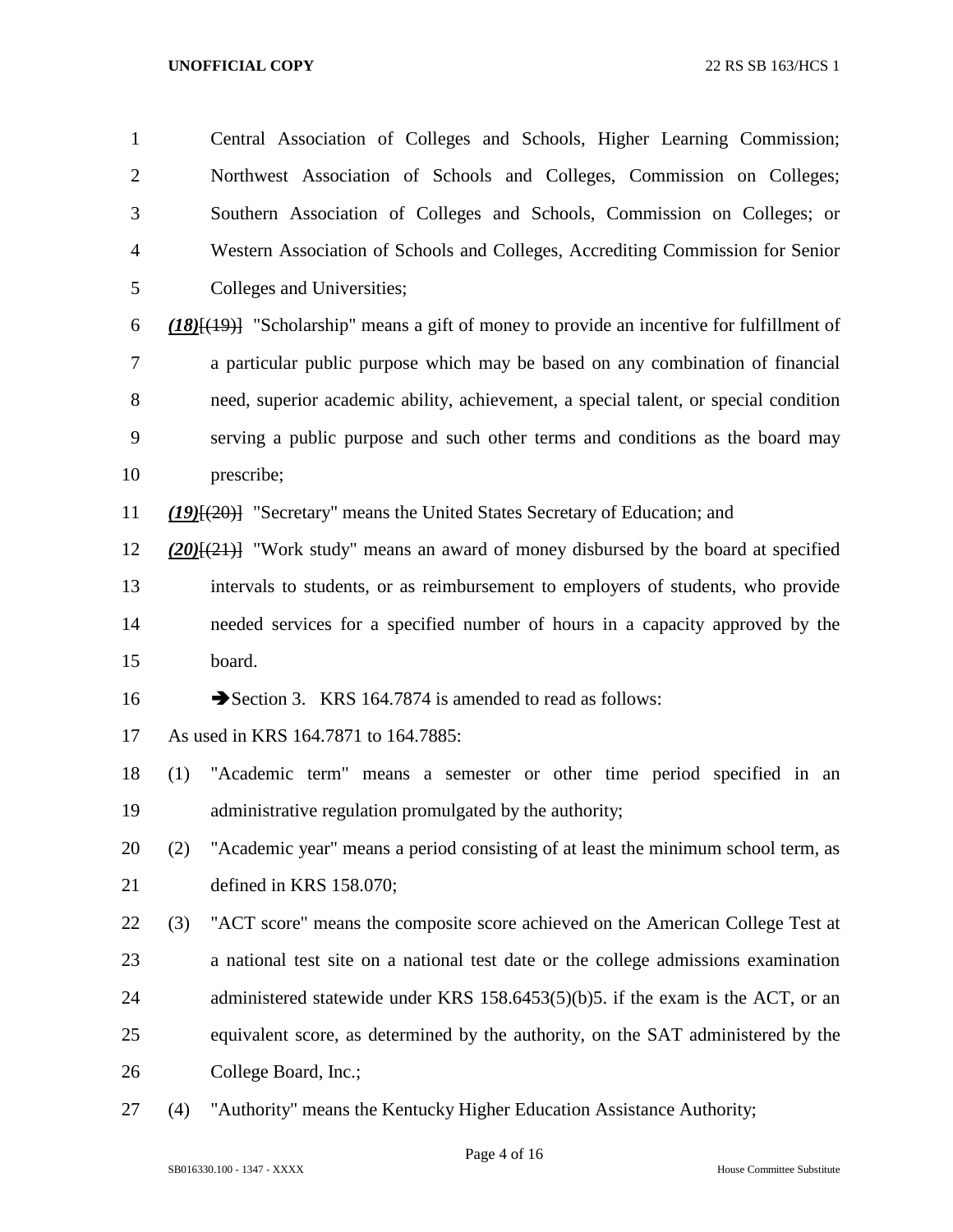| $\mathbf{1}$   | (5) |     | "Award period" means the fall and spring consecutive academic terms within one     |  |  |  |  |  |
|----------------|-----|-----|------------------------------------------------------------------------------------|--|--|--|--|--|
| $\overline{2}$ |     |     | $(1)$ academic year;                                                               |  |  |  |  |  |
| 3              | (6) |     | "Council" means the Council on Postsecondary Education created under KRS           |  |  |  |  |  |
| $\overline{4}$ |     |     | 164.011;                                                                           |  |  |  |  |  |
| 5              | (7) |     | "Eligible high school student" means any person who:                               |  |  |  |  |  |
| 6              |     | (a) | Is a citizen, national, or permanent resident of the United States and Kentucky    |  |  |  |  |  |
| 7              |     |     | resident;                                                                          |  |  |  |  |  |
| 8              |     | (b) | Was enrolled after July 1, 1998:                                                   |  |  |  |  |  |
| 9              |     |     | 1.<br>In a Kentucky high school for at least one hundred forty (140) days of       |  |  |  |  |  |
| 10             |     |     | the minimum school term unless exempted by the authority's executive               |  |  |  |  |  |
| 11             |     |     | director upon documentation of extreme hardship, while meeting the                 |  |  |  |  |  |
| 12             |     |     | KEES curriculum requirements, and was enrolled in a Kentucky high                  |  |  |  |  |  |
| 13             |     |     | school at the end of the academic year;                                            |  |  |  |  |  |
| 14             |     |     | 2.<br>In a Kentucky high school for the fall academic term of the senior year      |  |  |  |  |  |
| 15             |     |     | and who:                                                                           |  |  |  |  |  |
| 16             |     |     | Was enrolled during the entire academic term;<br>a.                                |  |  |  |  |  |
| 17             |     |     | $\mathbf b$ .<br>Completed the high school's graduation requirements during the    |  |  |  |  |  |
| 18             |     |     | fall academic term; and                                                            |  |  |  |  |  |
| 19             |     |     | Was not enrolled in a secondary school during any other academic<br>$\mathbf{c}$ . |  |  |  |  |  |
| 20             |     |     | term of that academic year; or                                                     |  |  |  |  |  |
| 21             |     |     | 3.<br>In the Gatton Academy of Mathematics and Science in Kentucky, the            |  |  |  |  |  |
| 22             |     |     | Craft Academy for Excellence in Science and Mathematics, or in high                |  |  |  |  |  |
| 23             |     |     | school at a model and practice school under KRS 164.380 while meeting              |  |  |  |  |  |
| 24             |     |     | educational<br>excellence<br>Kentucky<br>scholarship<br>curriculum<br>the          |  |  |  |  |  |
| 25             |     |     | requirements; <i>and</i>                                                           |  |  |  |  |  |
| 26             |     | (c) | Has a grade point average of 2.5 or above at the end of any academic year          |  |  |  |  |  |
| 27             |     |     | beginning after July 1, 1998, or at the end of the fall academic term for a        |  |  |  |  |  |

Page 5 of 16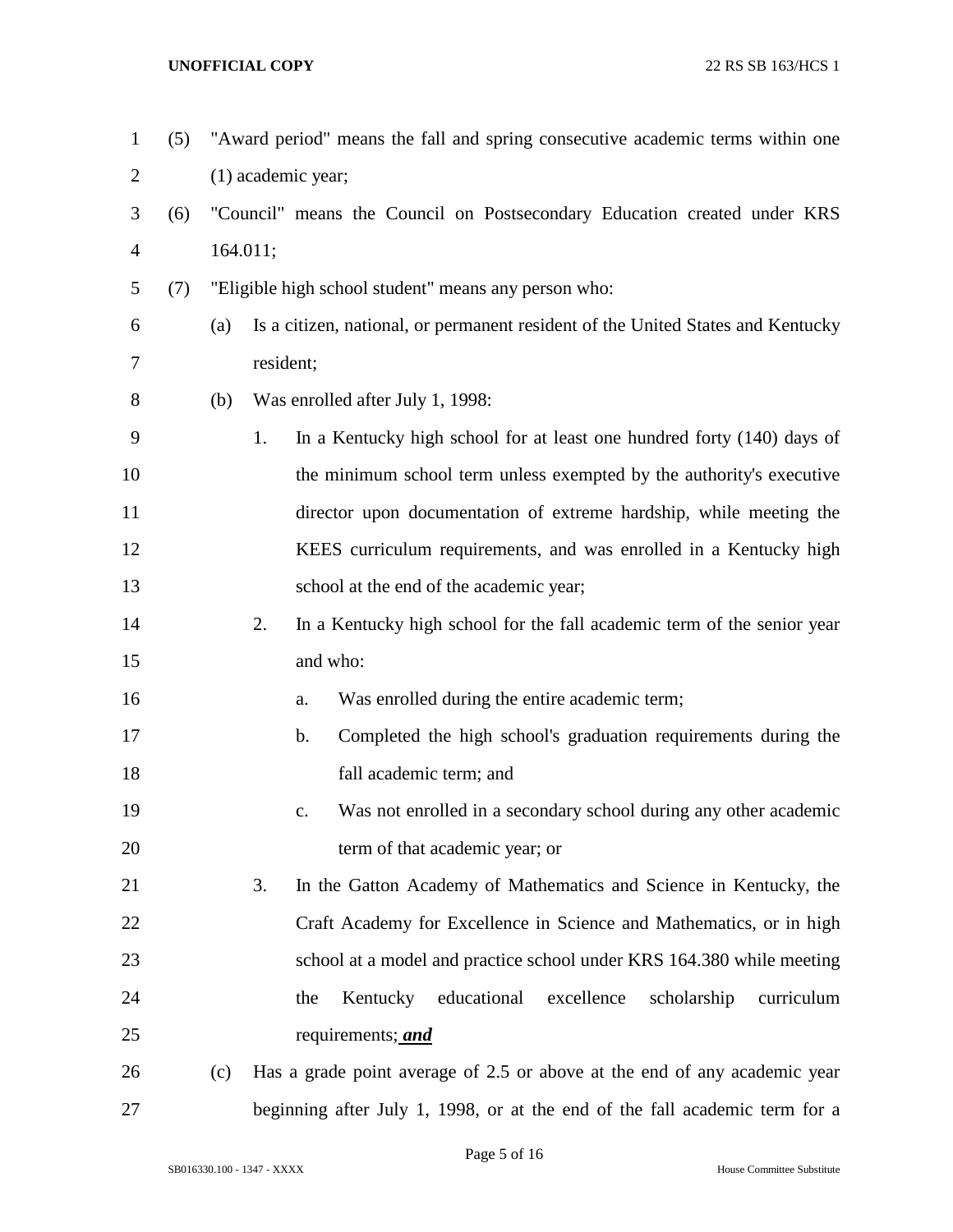| $\mathbf{1}$   |     | student eligible under paragraph (b) 2. of this subsection $\frac{1}{2}$ and            |
|----------------|-----|-----------------------------------------------------------------------------------------|
| $\overline{c}$ |     | $(d)$ Is not a convicted felon];                                                        |
| 3              | (8) | "Eligible postsecondary student" means a citizen, national, or permanent resident of    |
| $\overline{4}$ |     | the United States and Kentucky resident, as determined by the participating             |
| 5              |     | institution in accordance with criteria established by the council for the purposes of  |
| 6              |     | admission and tuition assessment, who:                                                  |
| 7              |     | Earned a KEES award;<br>(a)                                                             |
| 8              |     | Has the required postsecondary GPA and credit hours required under KRS<br>(b)           |
| 9              |     | 164.7881;                                                                               |
| 10             |     | Has remaining semesters of eligibility under KRS 164.7881; and<br>(c)                   |
| 11             |     | Is enrolled in a participating institution as a part-time or full-time student.<br>(d)  |
| 12             |     | and                                                                                     |
| 13             |     | (e) Is not a convicted felon];                                                          |
| 14             | (9) | "Full-time student" means a student enrolled in a postsecondary program of study        |
| 15             |     | that meets the full-time student requirements of the participating institution in       |
| 16             |     | which the student is enrolled;                                                          |
| 17             |     | (10) "Grade point average" or "GPA" means the grade point average earned by an          |
| 18             |     | eligible student and reported by the high school or participating institution in which  |
| 19             |     | the student was enrolled based on a scale of 4.0 or its equivalent if the high school   |
| 20             |     | or participating institution that the student attends does not use the 4.0 grade scale; |
| 21             |     | (11) "High school" means any Kentucky public high school, the Gatton Academy of         |
| 22             |     | Mathematics and Science in Kentucky, the Craft Academy for Excellence in                |
| 23             |     | Science and Mathematics, a high school of a model and practice school under KRS         |
| 24             |     | 164.380, and any private, parochial, or church school located in Kentucky that has      |
| 25             |     | been certified by the Kentucky Board of Education as voluntarily complying with         |
| 26             |     | curriculum, certification, and textbook standards established by the Kentucky Board     |
| 27             |     | of Education under KRS 156.160;                                                         |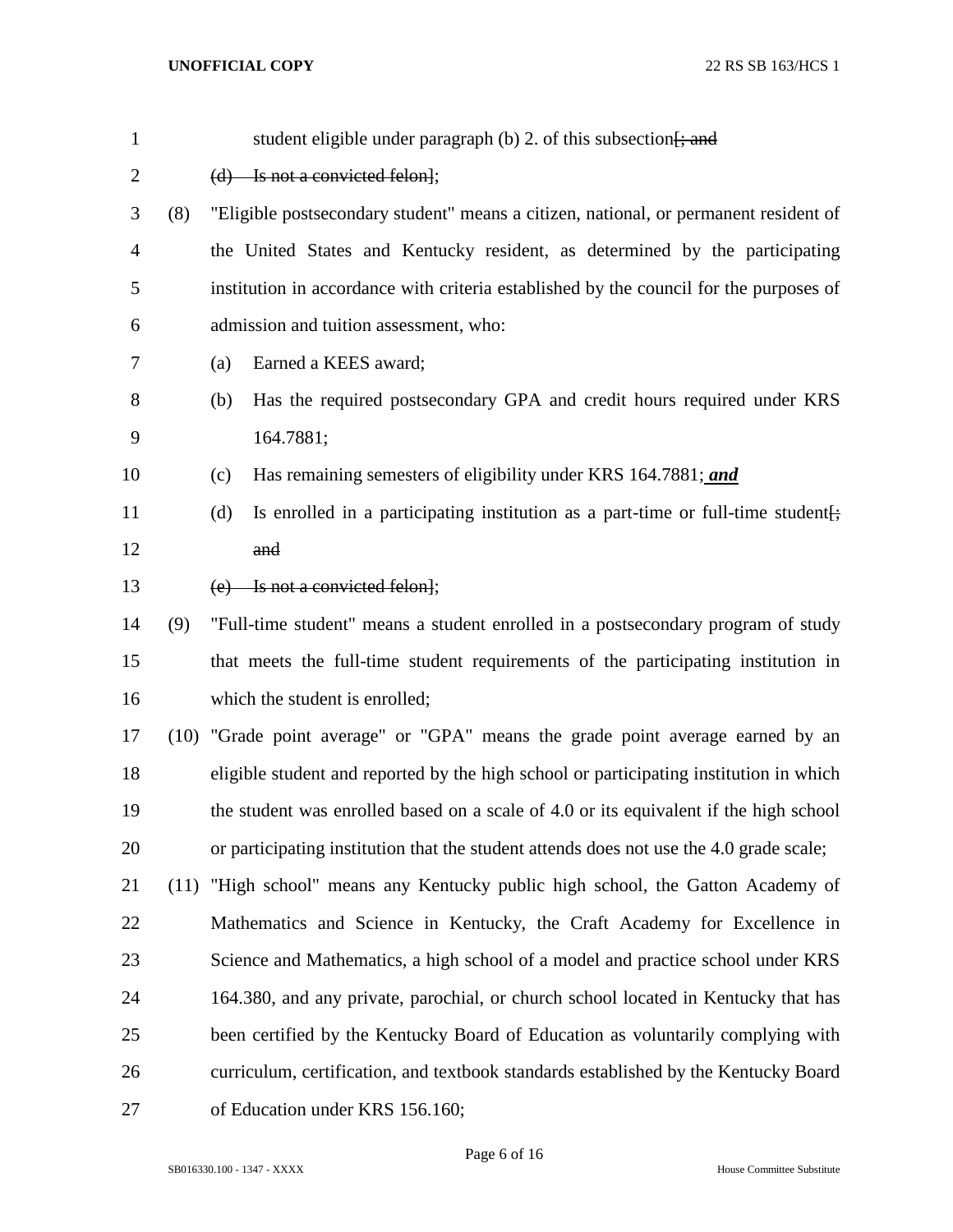(12) "KEES" or "Kentucky educational excellence scholarship" means a scholarship provided under KRS 164.7871 to 164.7885; (13) "KEES award" means: (a) For an eligible high school student, the sum of the KEES base amount for each academic year of high school plus any KEES supplemental amount, as adjusted pursuant to KRS 164.7881; and (b) For a student eligible under KRS 164.7879(3)(e), the KEES supplemental amount as adjusted pursuant to KRS 164.7881; (14) "KEES award maximum" means the sum of the KEES base amount earned in each academic year of high school plus any KEES supplemental amount earned; (15) "KEES base amount" or "base amount" means the amount earned by an eligible high school student based on the student's GPA pursuant to KRS 164.7879; (16) "KEES curriculum" means five (5) courses of study, except for students who meet the criteria of subsection (7)(b)2. of this section, in an academic year as determined in accordance with an administrative regulation promulgated by the authority; (17) "KEES supplemental amount" means the amount earned by an eligible student 17 based on the student's ACT score pursuant to KRS 164.7879; (18) "KEES trust fund" means the Wallace G. Wilkinson Kentucky educational excellence scholarship trust fund; (19) "On track to graduate" means the number of cumulative credit hours earned as compared to the number of hours determined by the postsecondary education institution as necessary to complete a bachelor's degree by the end of eight (8) academic terms or ten (10) academic terms if a student is enrolled in an undergraduate program that requires five (5) years of study; (20) "Participating institution" means an "institution" as defined in KRS 164.001 that is eligible to participate in the federal Pell Grant program, executes a contract with the authority on terms the authority deems necessary or appropriate for the

Page 7 of 16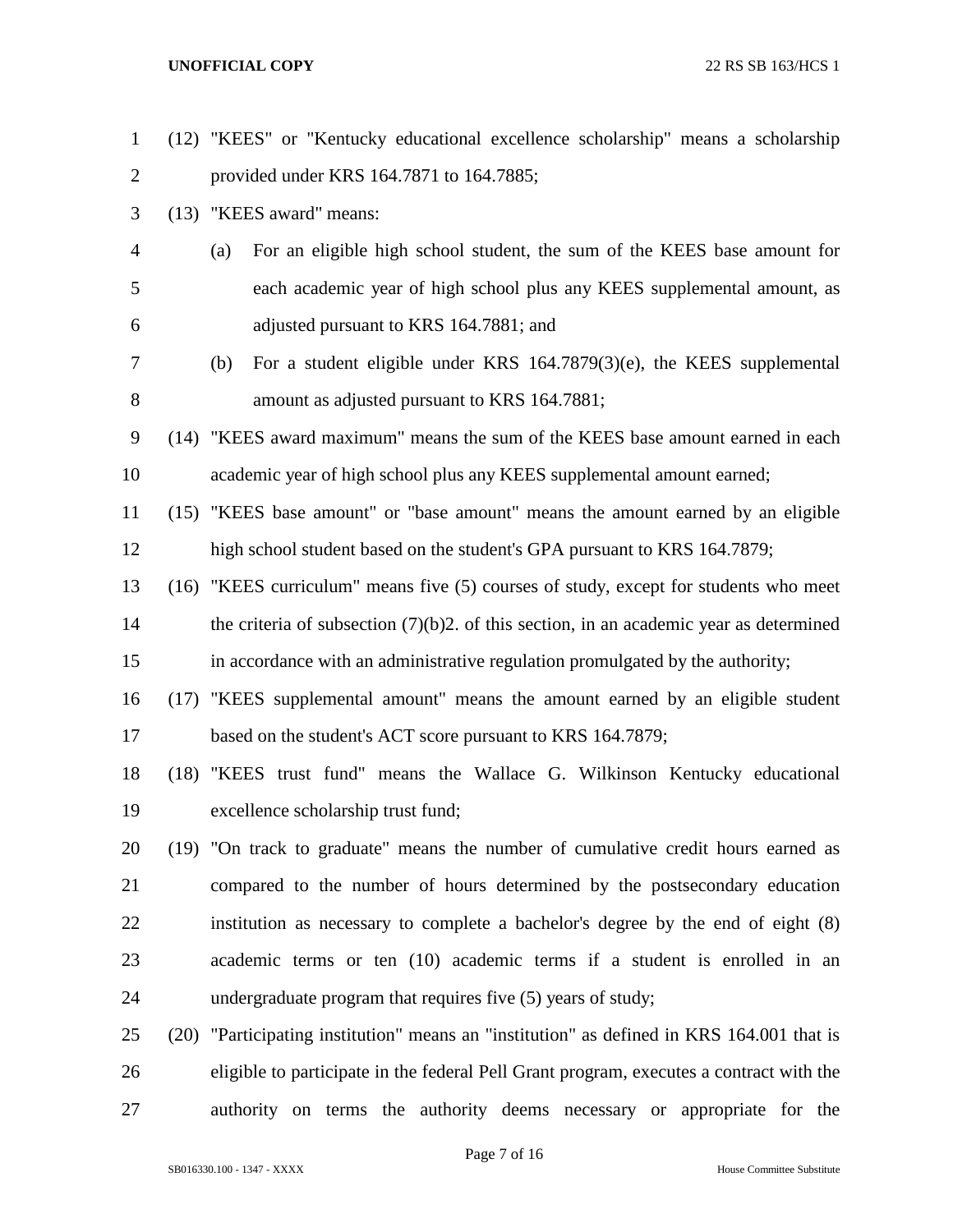| $\mathbf{1}$   |     | administration of its programs, and: |                                                                                         |  |  |  |  |  |
|----------------|-----|--------------------------------------|-----------------------------------------------------------------------------------------|--|--|--|--|--|
| $\overline{2}$ |     | (a)                                  | Is publicly operated;<br>1.                                                             |  |  |  |  |  |
| 3              |     |                                      | 2.<br>Is licensed by the Commonwealth of Kentucky and has operated for at               |  |  |  |  |  |
| 4              |     |                                      | least ten (10) years, offers an associate or baccalaureate degree program               |  |  |  |  |  |
| 5              |     |                                      | of study not comprised solely of sectarian instruction, and admits as                   |  |  |  |  |  |
| 6              |     |                                      | regular students only high school graduates, recipients of a High School                |  |  |  |  |  |
| 7              |     |                                      | Equivalency Diploma, or students transferring from another accredited                   |  |  |  |  |  |
| 8              |     |                                      | degree granting institution; or                                                         |  |  |  |  |  |
| 9              |     |                                      | 3.<br>Is designated by the authority as an approved out-of-state institution that       |  |  |  |  |  |
| 10             |     |                                      | offers a degree program in a field of study that is not offered at any                  |  |  |  |  |  |
| 11             |     |                                      | institution in the Commonwealth; and                                                    |  |  |  |  |  |
| 12             |     | (b)                                  | Continues to commit financial resources to student financial assistance                 |  |  |  |  |  |
| 13             |     |                                      | programs; and                                                                           |  |  |  |  |  |
| 14             |     |                                      | (21) "Part-time student" means a student enrolled in a postsecondary program of study   |  |  |  |  |  |
| 15             |     |                                      | who does not meet the full-time student requirements of the participating institution   |  |  |  |  |  |
| 16             |     |                                      | in which the student is enrolled and who is enrolled for at least six (6) credit hours, |  |  |  |  |  |
| 17             |     |                                      | or the equivalent for an institution that does not use credit hours.                    |  |  |  |  |  |
| 18             |     |                                      | Section 4. KRS 164.7884 is amended to read as follows:                                  |  |  |  |  |  |
| 19             | (1) |                                      | As used in this section:                                                                |  |  |  |  |  |
| 20             |     | (a)                                  | "Academic year" means July 1 through June 30 of each year;                              |  |  |  |  |  |
| 21             |     | (b)                                  | "Apprentice" has the same meaning as in KRS 343.010;                                    |  |  |  |  |  |
| 22             |     | (c)                                  | "Eligible student" means an eligible high school student who has graduated              |  |  |  |  |  |
| 23             |     |                                      | from high school or a student eligible under KRS 164.7879(3)(e);                        |  |  |  |  |  |
| 24             |     | (d)                                  | "Proprietary school" means a school as defined in KRS $165A.310(10)(a)$ to              |  |  |  |  |  |
| 25             |     |                                      | $(d)$ that:                                                                             |  |  |  |  |  |
| 26             |     |                                      | Is licensed by the Kentucky Commission on Proprietary Education,<br>I.                  |  |  |  |  |  |
| 27             |     |                                      | Kentucky Board of Barbering, the Kentucky Board of<br><i>the</i>                        |  |  |  |  |  |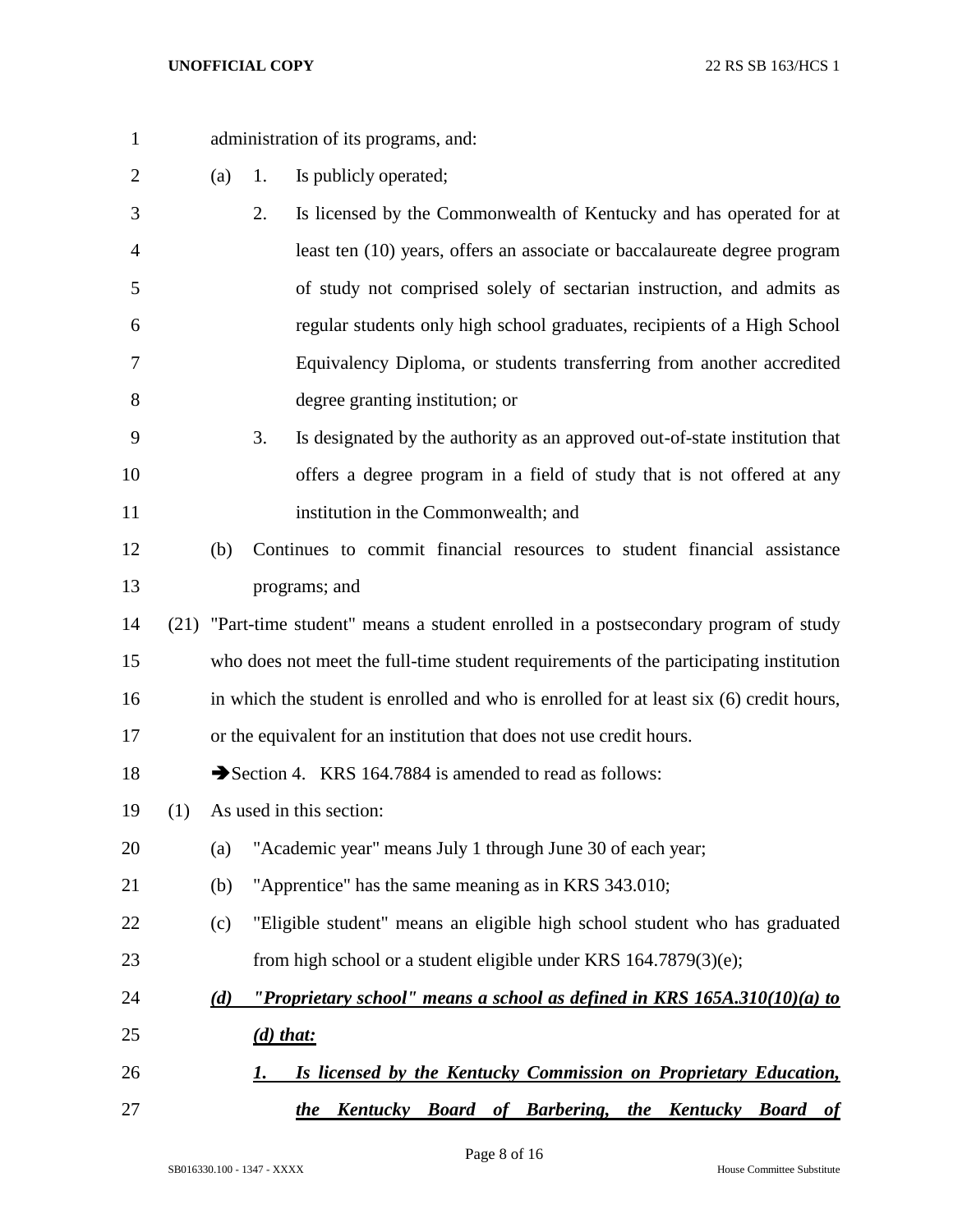| 1              |     |                           | <b>Cosmetology, the Kentucky Board of Nursing, or the Kentucky Board</b>           |
|----------------|-----|---------------------------|------------------------------------------------------------------------------------|
| $\overline{2}$ |     |                           | of Embalmers and Funeral Directors;                                                |
| 3              |     | 2.                        | <i>Has operated for at least five (5) years;</i>                                   |
| 4              |     | 3.                        | Has its headquarters or main campus physically located in Kentucky;                |
| 5              |     |                           | and                                                                                |
| 6              |     | 4.                        | Is not eligible to participate in the federal Pell Grant program;                  |
| 7              |     | (e)                       | "Qualified proprietary school program" means a program offered by a                |
| 8              |     |                           | proprietary school that is in one (1) of Kentucky's top five (5) high-demand       |
| 9              |     |                           | work sectors as determined by the Kentucky Workforce Investment Board;             |
| 10             |     | $(f)$ [(d)]               | "Qualified workforce training program" means a program that is in one              |
| 11             |     |                           | (1) of Kentucky's top five (5) high-demand work sectors as determined by the       |
| 12             |     |                           | Kentucky Workforce Investment Board;                                               |
| 13             |     | $(g)$ [(e)]               | "Registered apprenticeship program" means an apprenticeship program                |
| 14             |     | that:                     |                                                                                    |
| 15             |     | 1.                        | Is established in accordance with the requirements of KRS Chapter 343;             |
| 16             |     | 2.                        | Requires a minimum of two thousand $(2,000)$ hours of on-the-job work              |
| 17             |     |                           | experience;                                                                        |
| 18             |     | 3.                        | Requires a minimum of one hundred forty-four (144) hours of related                |
| 19             |     |                           | instruction for each year of the apprenticeship; and                               |
| 20             |     | 4.                        | Is approved by the Education and Workforce Development Cabinet;                    |
| 21             |     | $(h)$ $(f)$               | "Related instruction" has the same meaning as in KRS 343.010; and                  |
| 22             |     | $\underline{(i)}$ $\xi$ ) | "Sponsor" has the same meaning as in KRS 343.010.                                  |
| 23             | (2) |                           | Notwithstanding KRS 164.7881, an eligible student who earned a KEES award          |
| 24             |     |                           | shall be eligible for a Kentucky educational excellence scholarship if the student |
| 25             |     |                           | meets the requirements of this section and is:                                     |
| 26             |     | (a)                       | An apprentice in a registered apprenticeship program; [ or]                        |
| 27             |     | (b)                       | Enrolled in a qualified workforce training program that has a current              |

Page 9 of 16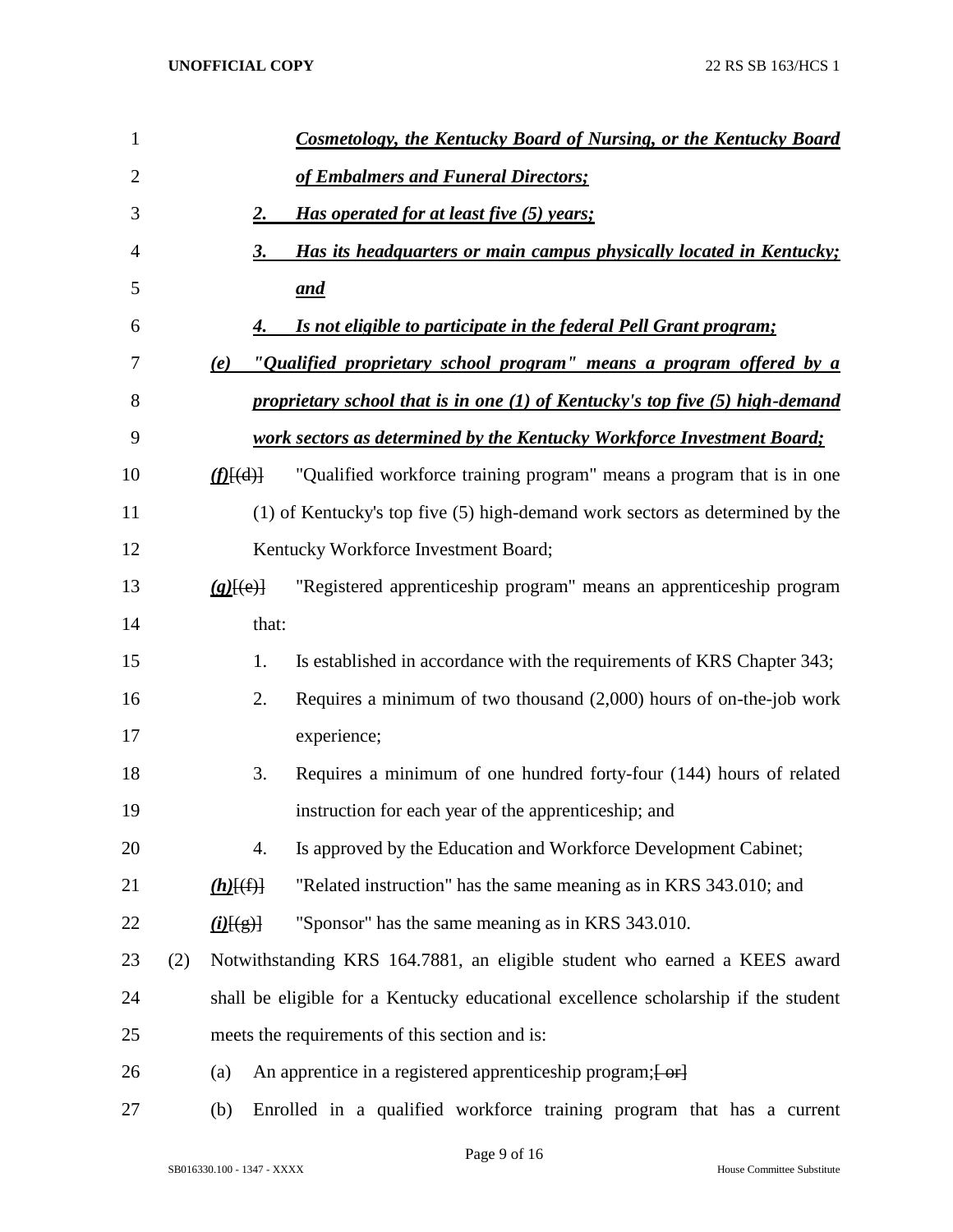| $\mathbf{1}$   |     |     | articulation agreement for postsecondary credit hours with a participating             |
|----------------|-----|-----|----------------------------------------------------------------------------------------|
| $\overline{2}$ |     |     | institution; or                                                                        |
| 3              |     | (c) | <b>Enrolled in a qualified proprietary school program.</b>                             |
| 4              | (3) | (a) | Beginning with the 2018-2019 academic year, an eligible student enrolled in a          |
| 5              |     |     | registered apprenticeship program or, for the academic year beginning July 1,          |
| 6              |     |     | 2020, an eligible student enrolled in a qualified workforce training program           |
| 7              |     |     | or, for the academic year beginning July 1, 2022, an eligible student                  |
| 8              |     |     | enrolled in a qualified proprietary school program<br>receive<br>may                   |
| 9              |     |     | reimbursement of tuition, books, required tools, and other approved expenses           |
| 10             |     |     | required for participation in the program, upon certification by the sponsor or        |
| 11             |     |     | <i>school</i> and approval by the authority.                                           |
| 12             |     | (b) | The reimbursement amount an eligible student may receive in an academic                |
| 13             |     |     | year shall not exceed the student's KEES award maximum.                                |
| 14             |     | (c) | The total reimbursement amount an eligible student may receive under this              |
| 15             |     |     | section shall not exceed the student's KEES award maximum multiplied by                |
| 16             |     |     | four $(4)$ .                                                                           |
| 17             | (4) |     | Eligibility for a KEES scholarship under this section shall terminate upon the earlier |
| 18             |     | of: |                                                                                        |
| 19             |     | (a) | The expiration of five (5) years following the eligible student's graduation           |
| 20             |     |     | from high school or receiving a High School Equivalency Diploma, except as             |
| 21             |     |     | provided in KRS $164.7881(5)$ ; or                                                     |
| 22             |     | (b) | The eligible student's successful completion of the registered apprenticeship          |
| 23             |     |     | program, [or ]qualified workforce training program, or qualified proprietary           |
| 24             |     |     | school program.                                                                        |
| 25             | (5) | The | authority shall promulgate administrative regulations establishing the                 |
| 26             |     |     | procedures for making awards under this section in consultation with the Kentucky      |
| 27             |     |     | Education and Workforce Development Cabinet and the Kentucky Economic                  |

Page 10 of 16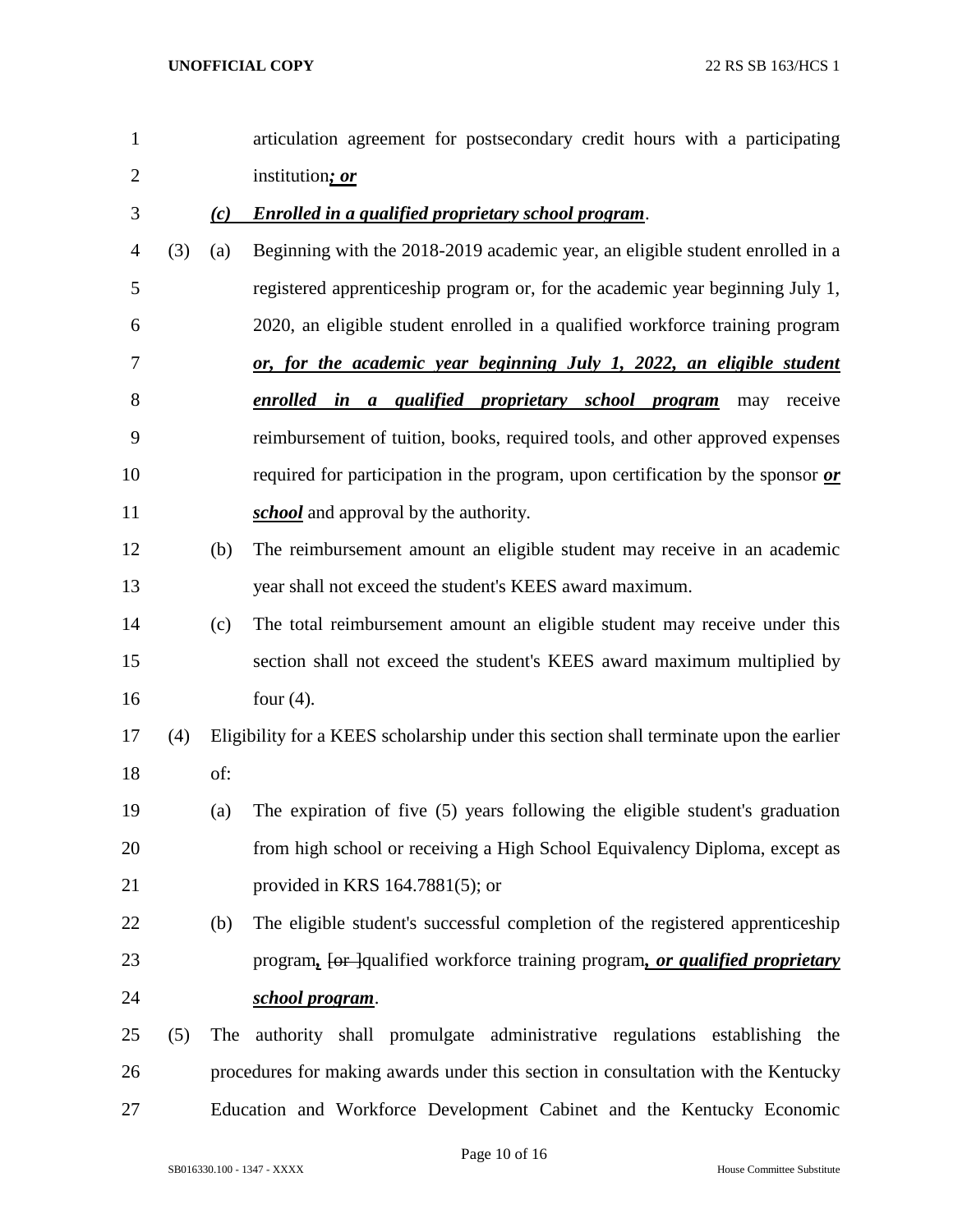| $\mathbf{1}$   |     | Development Cabinet.                                                         |          |            |                                                                                   |  |  |  |
|----------------|-----|------------------------------------------------------------------------------|----------|------------|-----------------------------------------------------------------------------------|--|--|--|
| $\overline{2}$ |     | Section 5. KRS 164.7879 is amended to read as follows:                       |          |            |                                                                                   |  |  |  |
| 3              | (1) |                                                                              |          |            | Kentucky educational excellence scholarship awards shall be based upon an         |  |  |  |
| $\overline{4}$ |     |                                                                              |          |            | established base scholarship amount and an eligible high school student's grade   |  |  |  |
| 5              |     |                                                                              |          |            | point average. The base scholarship amount for students attaining a grade point   |  |  |  |
| 6              |     | average of at least 2.5 for the 1998-1999 academic year shall be as follows: |          |            |                                                                                   |  |  |  |
| 7              |     | <b>GPA</b>                                                                   | Amount   | <b>GPA</b> | Amount                                                                            |  |  |  |
| 8              |     | 2.50                                                                         | \$125.00 | 3.30       | \$325.00                                                                          |  |  |  |
| 9              |     | 2.60                                                                         | \$150.00 | 3.40       | \$350.00                                                                          |  |  |  |
| 10             |     | 2.70                                                                         | \$175.00 | 3.50       | \$375.00                                                                          |  |  |  |
| 11             |     | 2.75                                                                         | \$187.00 | 3.60       | \$400.00                                                                          |  |  |  |
| 12             |     | 2.80                                                                         | \$200.00 | 3.70       | \$425.00                                                                          |  |  |  |
| 13             |     | 2.90                                                                         | \$225.00 | 3.75       | \$437.00                                                                          |  |  |  |
| 14             |     | 3.00                                                                         | \$250.00 | 3.80       | \$450.00                                                                          |  |  |  |
| 15             |     | 3.10                                                                         | \$275.00 | 3.90       | \$475.00                                                                          |  |  |  |
| 16             |     | 3.20                                                                         | \$300.00 | 4.00       | \$500.00                                                                          |  |  |  |
| 17             |     | 3.25                                                                         | \$312.00 |            |                                                                                   |  |  |  |
| 18             |     |                                                                              |          |            | The authority shall review the base amount of the Kentucky educational excellence |  |  |  |

 scholarship each academic year and may promulgate an administrative regulation to make adjustments after considering the availability of funds.

 (2) (a) The authority shall commit to provide to each eligible high school student the base amount of the Kentucky educational excellence scholarship for each academic year of high school study in the Kentucky educational excellence scholarship curriculum that the high school student has attained at least a 2.5 grade point average. The award shall be based upon the eligible high school student's grade point average at the close of each academic year. An award attributable to a past academic year shall not be increased after the award has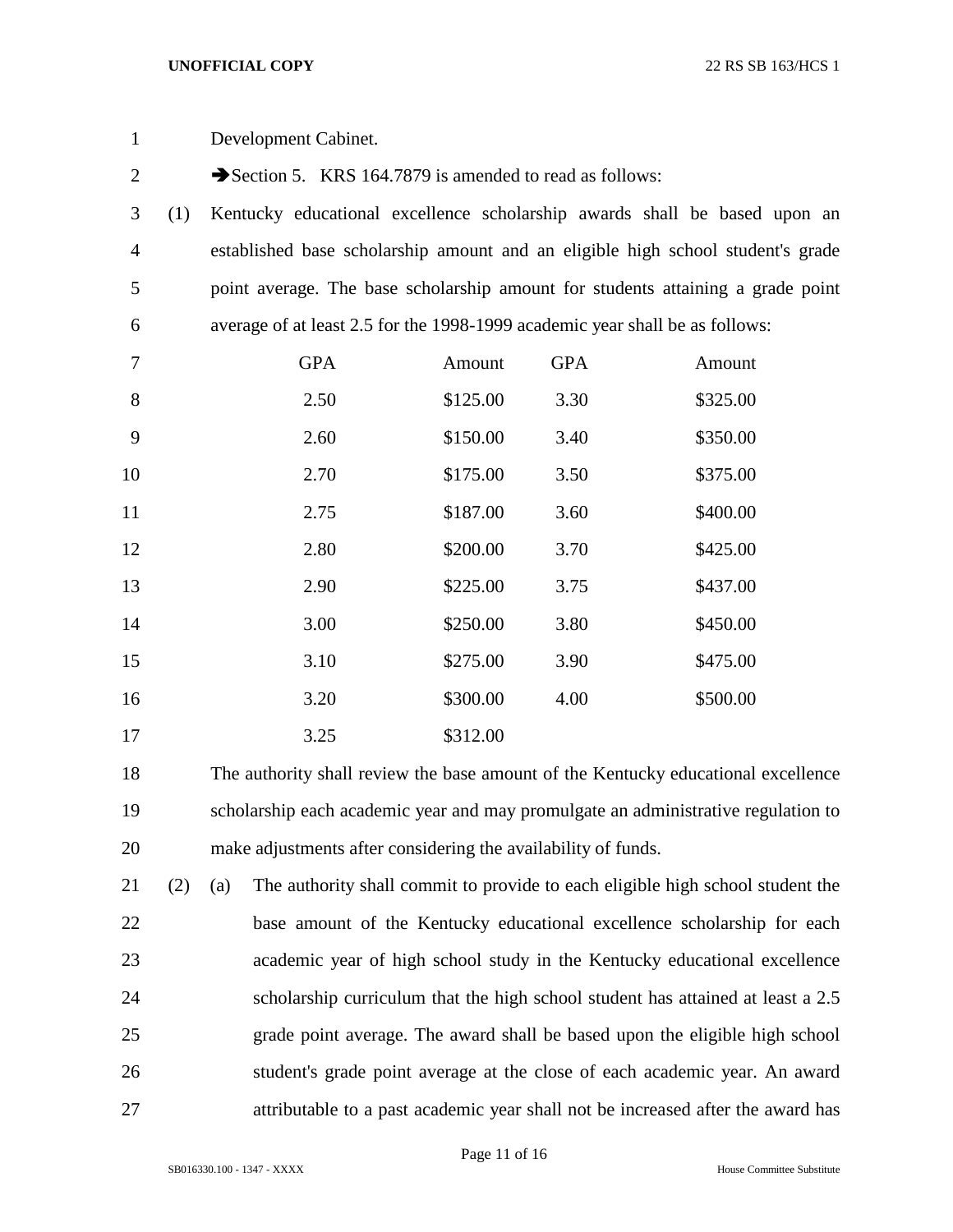been earned by an eligible high school student, regardless of any subsequent increases made to the base amount of the Kentucky educational excellence scholarship through the promulgation of an administrative regulation by the authority.

- (b) Notwithstanding the definitions of "eligible high school student" and "high school" in KRS 164.7874, any high school student who maintains Kentucky residency and completes the academic courses that are required for a Kentucky educational excellence scholarship while participating in an approved educational high school foreign exchange program or participating in the United States Congressional Page School may apply his or her grade 11 point average for that academic year toward the base as described in paragraph (a) of this subsection. The grade point average shall be reported by the student's Kentucky home high school, based on an official transcript from the school that the student attended during the out-of-state educational experience. The authority shall promulgate administrative regulations that describe the approval process for the educational exchange programs that qualify under this paragraph. The provisions in this paragraph shall likewise apply to any Kentucky high school student who participated in an approved educational exchange program or in a Congressional Page School since the 1998-99 school year and maintained his or her Kentucky residency throughout.
- (c) 1. Notwithstanding the definitions of "eligible high school student" and "high school" in KRS 164.7874 and the requirement that a student graduate from a Kentucky high school, a high school student who completes the KEES curriculum while attending an accredited out-of- state high school or Department of Defense school may apply the grade point average for any applicable academic year toward the base as described in paragraph (a) of this subsection and shall also qualify for a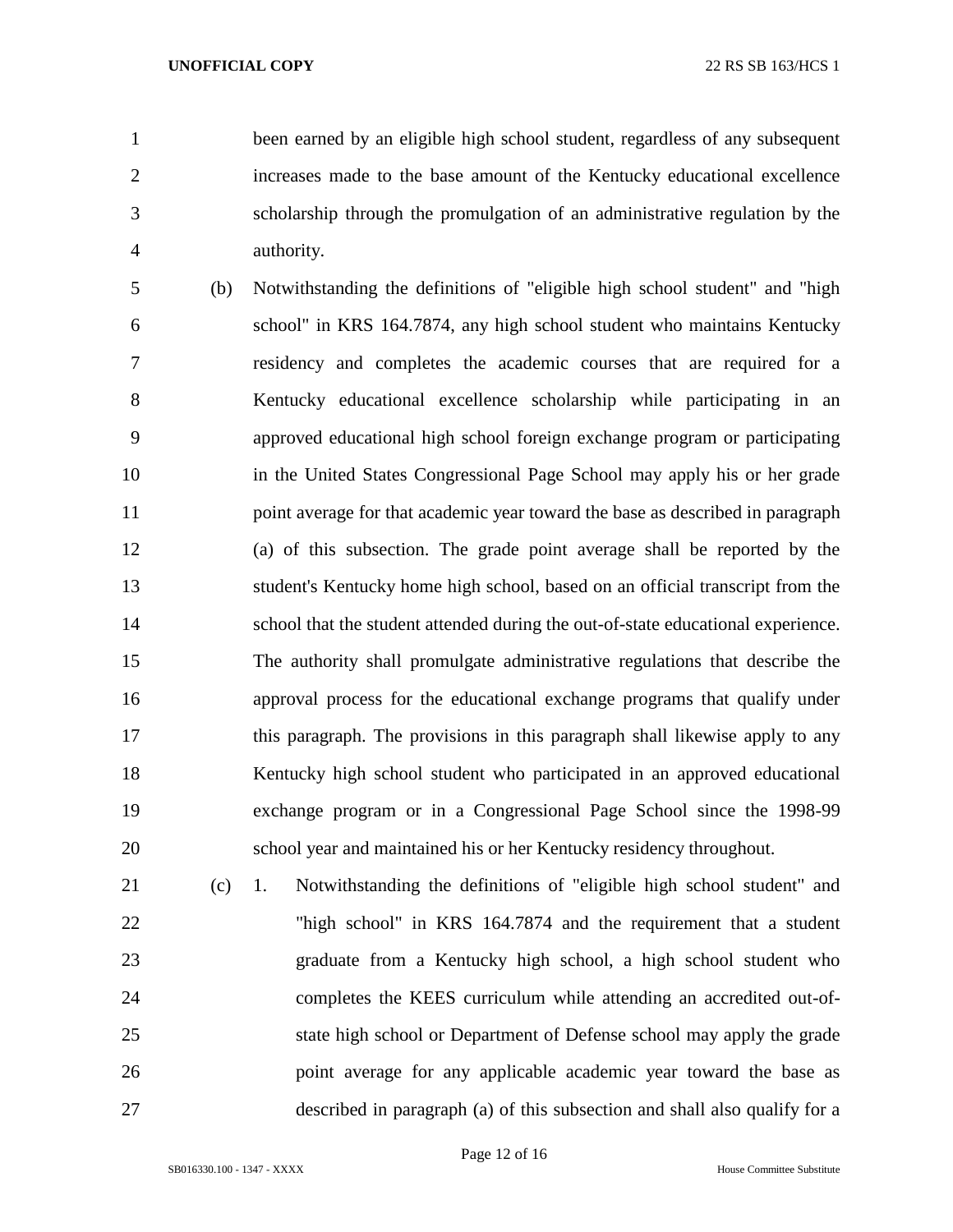| 1              |     | supplemental award under subsection (3) of this section when:                   |
|----------------|-----|---------------------------------------------------------------------------------|
| $\overline{2}$ |     | His or her custodial parent or guardian is in active service of the<br>a.       |
| 3              |     | Armed Forces of the United States; [ and]                                       |
| 4              |     | The eustodial parent or guardian maintained Kentucky as the<br>b.               |
| 5              |     | home of record at the time the] student attended an accredited out-             |
| 6              |     | of-state high school or a Department of Defense school <i>as a result</i>       |
| 7              |     | of the custodial parent's or guardian's military transfer outside               |
| 8              |     | of Kentucky; and                                                                |
| 9              |     | The student earned a KEES base amount at a Kentucky high<br>$\mathbf{c}$ .      |
| 10             |     | school prior to the custodial parent's or guardian's military                   |
| 11             |     | <i>transfer outside of Kentucky.</i>                                            |
| 12             |     | 2.<br>The student or parent shall arrange for the out-of-state school to report |
| 13             |     | the student's grade point average each academic year and the student's          |
| 14             |     | highest ACT score to the authority as required under KRS 164.7885.              |
| 15             |     | The authority shall promulgate administrative regulations implementing          |
| 16             |     | the requirements in this paragraph, including:                                  |
| 17             |     | The documentation that the parent shall submit to the authority<br>a.           |
| 18             |     | establishing the student's eligibility for the scholarship; and                 |
| 19             |     | b.<br>The assurances that an out- of state institution shall submit to the      |
| 20             |     | authority for submission of the student grade point average.                    |
| 21             |     | 3.<br>The provisions in this paragraph shall apply to the 2001-2002 school      |
| 22             |     | year and thereafter.                                                            |
| 23             | (d) | Beginning with the 2013-2014 academic year, a student who meets the             |
| 24             |     | Kentucky core academic standards for high school graduation established in      |
| 25             |     | administrative regulation and graduates after completing three (3) years of     |
| 26             |     | high school shall receive a Kentucky educational excellence scholarship         |
| 27             |     | award equivalent to completing high school in four (4) years. The award shall   |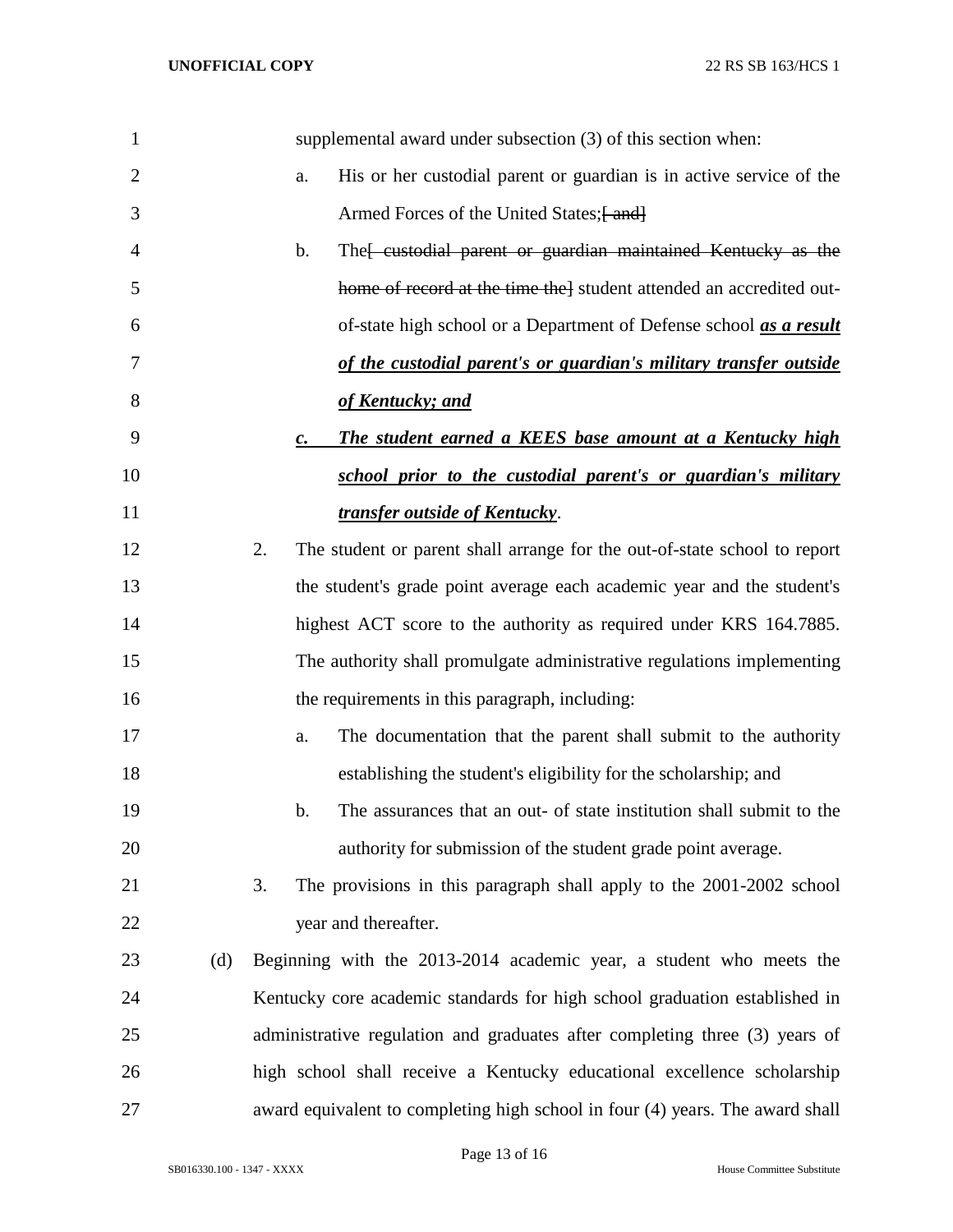| $\mathbf{1}$   |     |     |            | be determined by dividing the total actual KEES scholarship earned under            |             |              |
|----------------|-----|-----|------------|-------------------------------------------------------------------------------------|-------------|--------------|
| $\overline{2}$ |     |     |            | subsection $(1)$ of this section by three $(3)$ and multiplying that number by four |             |              |
| 3              |     |     |            | (4). The resulting number shall be the annual award the student is eligible for     |             |              |
| $\overline{4}$ |     |     |            | under subsection $(1)$ of this section.                                             |             |              |
| 5              | (3) | (a) |            | The authority shall commit to provide to each eligible high school student          |             |              |
| 6              |     |     |            | graduating from high school before June 30, 1999, and achieving a score of at       |             |              |
| 7              |     |     |            | least 15 on the American College Test, a supplemental award for the award           |             |              |
| 8              |     |     |            | period beginning in the fall of 1999, based on the eligible high school             |             |              |
| 9              |     |     |            | student's highest ACT score attained by the date of graduation from high            |             |              |
| 10             |     |     |            | school. The amount of the supplemental award shall be determined as follows:        |             |              |
| 11             |     |     | <b>ACT</b> | Annual                                                                              | <b>ACT</b>  | Annual       |
| 12             |     |     | Score      | <b>Bonus</b>                                                                        | Score       | <b>Bonus</b> |
| 13             |     |     | 15         | \$21                                                                                | 22          | \$171        |
| 14             |     |     | 16         | \$43                                                                                | 23          | \$193        |
| 15             |     |     | 17         | \$64                                                                                | 24          | \$214        |
| 16             |     |     | 18         | \$86                                                                                | 25          | \$236        |
| 17             |     |     | 19         | \$107                                                                               | 26          | \$257        |
| 18             |     |     | 20         | \$129                                                                               | 27          | \$279        |
| 19             |     |     | 21         | \$150                                                                               | 28 or above | \$300        |
| 20             |     |     |            | Subsequent supplemental awards for eligible high school students graduating         |             |              |
| 21             |     |     |            | before June 30, 1999, shall be determined in accordance with the provisions         |             |              |
| 22             |     |     |            | of paragraph (b) of this subsection.                                                |             |              |
| 23             |     | (b) |            | The authority shall commit to provide to each eligible high school student          |             |              |
|                |     |     |            |                                                                                     |             |              |

 upon achievement after June 30, 1999, of an ACT score of at least 15 on the American College Test a supplemental award based on the eligible high school student's highest ACT score attained by the date of graduation from high school. The amount of the supplemental award shall be determined as

SB016330.100 - 1347 - XXXX House Committee Substitute

Page 14 of 16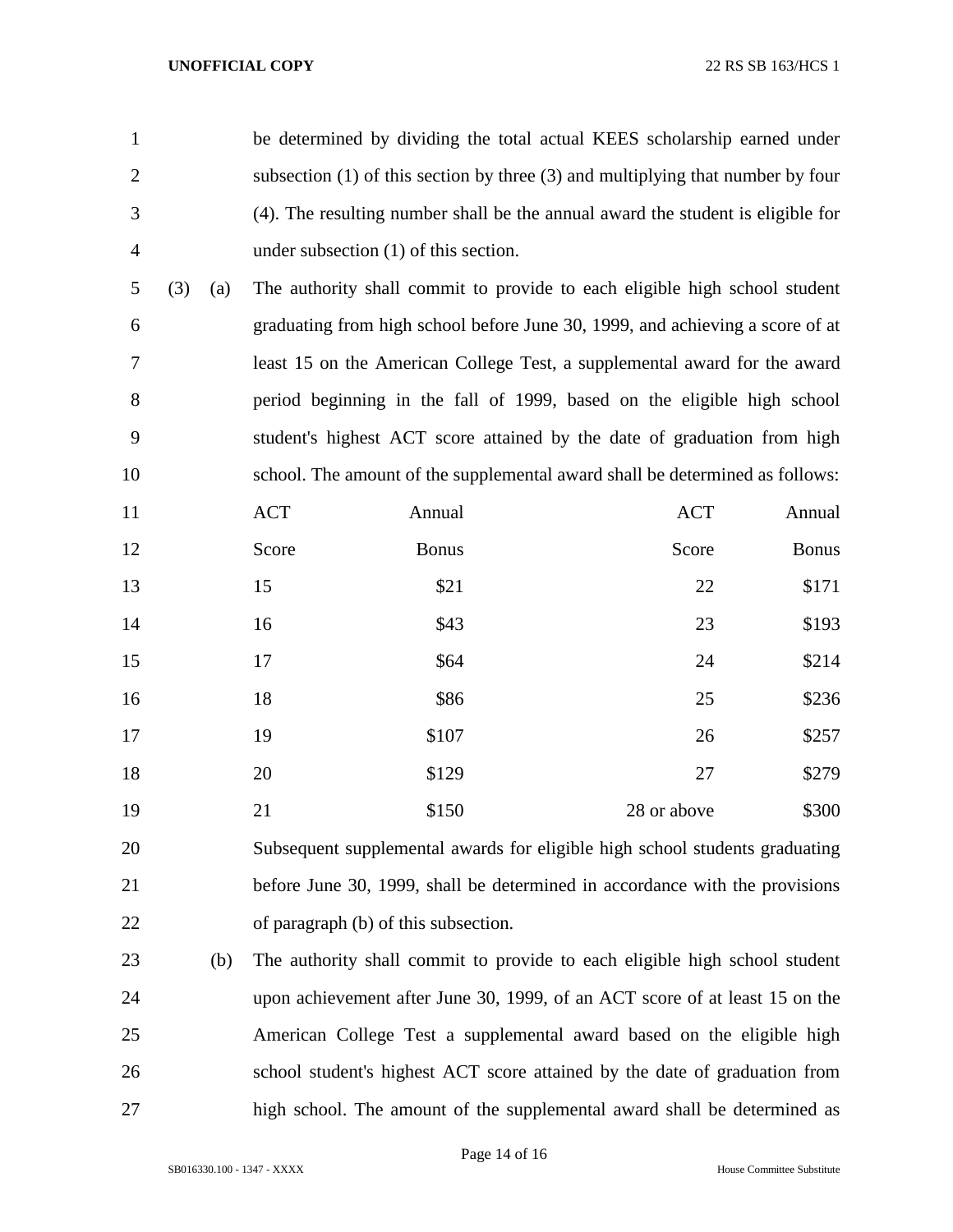| $\mathbf{1}$   |     | follows:       |                                                                             |              |        |
|----------------|-----|----------------|-----------------------------------------------------------------------------|--------------|--------|
| $\overline{2}$ |     | <b>ACT</b>     |                                                                             | <b>ACT</b>   |        |
| 3              |     | Score          | Amount                                                                      | Score        | Amount |
| $\overline{4}$ |     | 15             | \$36                                                                        | 22           | \$286  |
| 5              |     | 16             | \$71                                                                        | 23           | \$321  |
| 6              |     | 17             | \$107                                                                       | 24           | \$357  |
| 7              |     | 18             | \$143                                                                       | 25           | \$393  |
| 8              |     | 19             | \$179                                                                       | 26           | \$428  |
| 9              |     | 20             | \$214                                                                       | 27           | \$464  |
| 10             |     | 21             | \$250                                                                       | 28 and above | \$500  |
| 11             |     |                | The authority shall review the base amount of the supplemental award        |              |        |
| 12             |     |                | beginning with the 2001-2002 academic year and each academic year           |              |        |
| 13             |     |                | thereafter and may promulgate an administrative regulation to make          |              |        |
| 14             |     |                | adjustments after considering the availability of funds.                    |              |        |
| 15             | (c) |                | Beginning with the 2008-2009 academic year, the authority shall commit to   |              |        |
| 16             |     |                | provide a supplemental award for achievement on examinations for Advanced   |              |        |
| 17             |     |                | Placement or International Baccalaureate as defined in KRS 164.002 to an    |              |        |
| 18             |     |                | eligible high school student whose family was eligible for free or reduced- |              |        |
| 19             |     |                | price lunch for any year during high school enrollment.                     |              |        |
| 20             |     | 1.             | The supplemental award for AP examination scores are as follows:            |              |        |
| 21             |     | a.             | Two hundred dollars (\$200) for each score of three (3);                    |              |        |
| 22             |     | b.             | Two hundred fifty dollars (\$250) for each score of four (4); and           |              |        |
| 23             |     | c.             | Three hundred dollars (\$300) for each score of five (5).                   |              |        |
| 24             |     | 2.             | The supplemental award for IB examination scores are as follows:            |              |        |
| 25             |     | a.             | Two hundred dollars (\$200) for each score of five (5);                     |              |        |
| 26             |     | b.             | Two hundred fifty dollars $(\$250)$ for each score of six $(6)$ ; and       |              |        |
| 27             |     | $\mathbf{C}$ . | Three hundred dollars (\$300) for each score of seven (7).                  |              |        |

Page 15 of 16